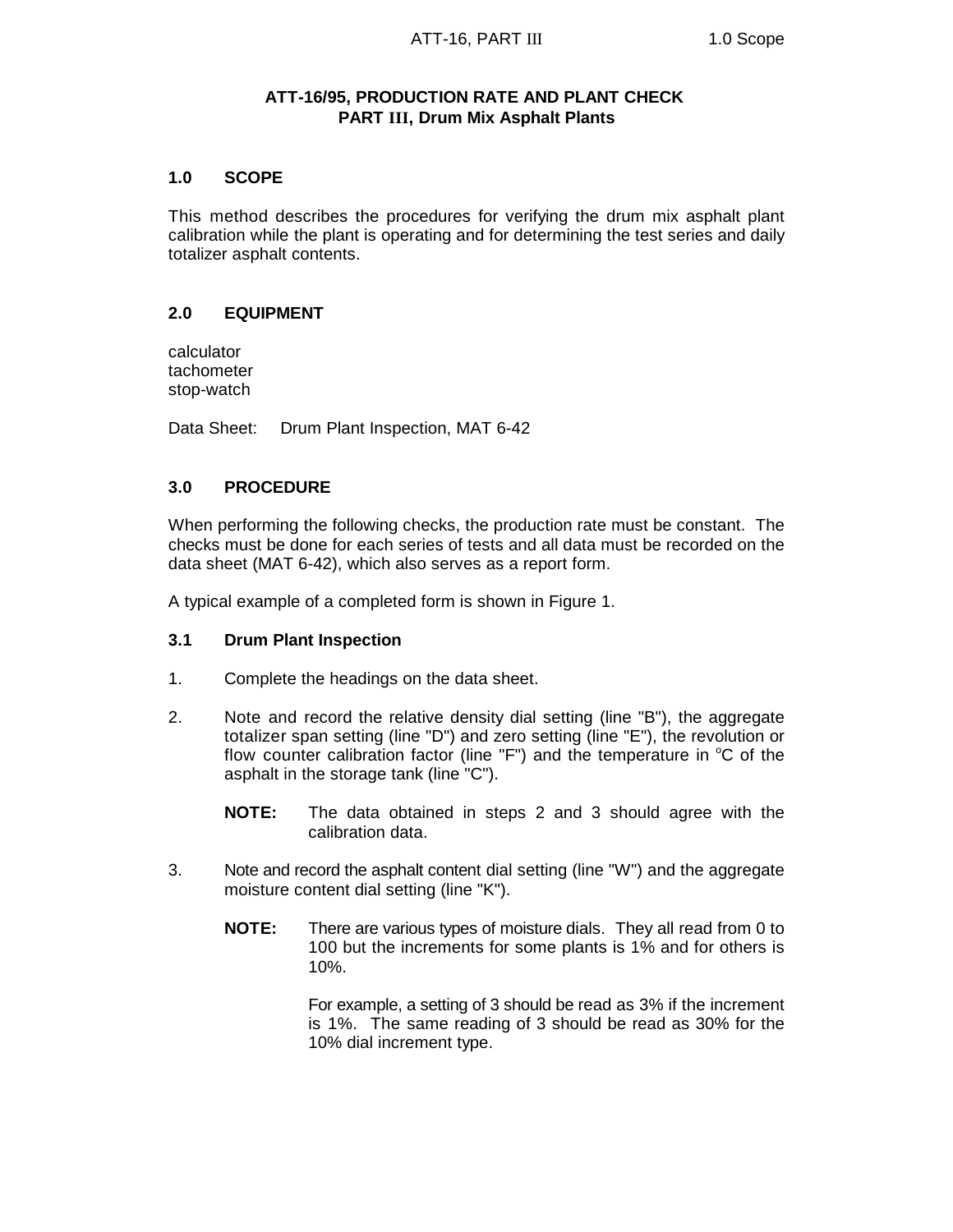- 4. Simultaneously perform the following:
	- a) start the stop-watch,
	- b) take an initial aggregate totalizer tonnes counter reading and record it in line "l",
	- c) have another technologist take an initial reading on the flow meter or revolution counter (line "P"), depending on what the plant is equipped with,
	- d) if the plant is not equipped with a flow meter or revolution counter, take a tachometer reading on the asphalt pump and record as Actual Speed of Asphalt Pump in rev/min (line"S").
- 5. Note and record the production rate meter reading in the t/h of the dry aggregate (line "M") and of the asphalt pump (line "U"). Also record the meter reading in rev/min of the asphalt pump speed (line "R").
- 6. When the aggregate totalizer tonnes counter has counted a minimum of 10 tonnes, simultaneously perform the following:
	- a) stop the stop-watch,
	- b) take a final aggregate totalizer tonnes counter reading and record it in line "H", and
	- c) have another technologist take a final reading on the flow meter or revolution counter, (line "O").
- 7. Convert the elapsed time to seconds and record it in line "G".

# **3.1.1 Aggregate Production Rate**

'

- 1. Subtract the initial aggregate totalizer reading (line "l") from the final reading (line "H"). and record the tonnes of aggregate counted in line "J".
- 2. If the plant aggregate totalizer displays wet aggregate, calculate the Dry Aggregate Totalizer Count (line "L") as follows:

*Aggregate Totalizer Count* (*Line* "*J*") 100 % *Moisture Content Dial Setting* (*line* "*K*") × 100%

If the aggregate totalizer displays dry aggregate, transfer the count recorded in line "J" to line "L".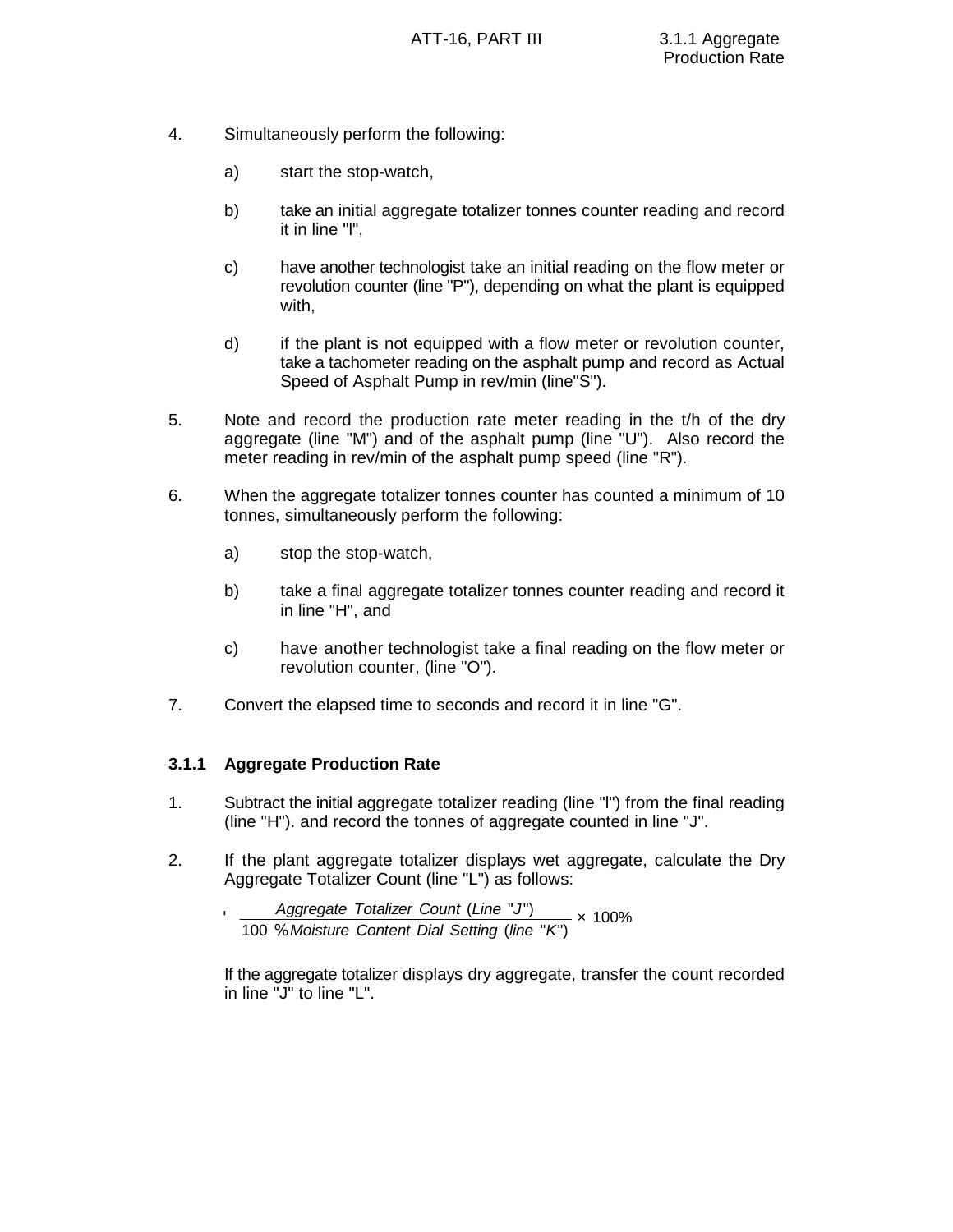# 3.1.1 Agg. Production<br>Rate (Cont'd)

| <b>DRUM PLANT INSPECTION</b>                                  |                                  |                                              |                                           |                    |                                      |                        |                    |                                                 |                   |  |
|---------------------------------------------------------------|----------------------------------|----------------------------------------------|-------------------------------------------|--------------------|--------------------------------------|------------------------|--------------------|-------------------------------------------------|-------------------|--|
| PROJECT 99:18 CONTRACT NO. 6666/95 CONTRACTOR Blacktop Paving |                                  |                                              |                                           |                    |                                      |                        |                    |                                                 |                   |  |
| Transportation                                                | and Utilities                    | 95.06.14 LOT NO. 2 PLANT TYPE<br>DATE $_{-}$ |                                           |                    |                                      |                        |                    | Douglas 400                                     |                   |  |
|                                                               |                                  |                                              |                                           |                    |                                      |                        |                    |                                                 |                   |  |
| WT. OF ASPHALT/REVOLUTION OF PUMP                             |                                  |                                              | 2.27                                      |                    | kg/rev or WT. OF ASPHALT/UNIT VOLUME |                        | kg//, gal          |                                                 |                   |  |
| <b>TIME</b>                                                   |                                  |                                              |                                           | 07:30              | <i>09:55</i>                         | 13:15                  | 16:05              |                                                 |                   |  |
| TEST NO.                                                      |                                  |                                              |                                           | 1                  | 2                                    | з                      | 4                  |                                                 |                   |  |
|                                                               |                                  |                                              | <b>PLANT SETTINGS</b>                     |                    |                                      |                        |                    |                                                 |                   |  |
| в<br>RELATIVE DENSITY DIAL SETTING                            |                                  |                                              |                                           | 9.44               | 9.44                                 | 9.44                   | 9.44               |                                                 |                   |  |
| с<br><b>TEMPERATURES</b>                                      |                                  | <b>ASPHALT STORAGE</b>                       | °c                                        | 148                | 147                                  | 178                    | 149                |                                                 |                   |  |
|                                                               | $^{\circ}$ c<br><b>PLANT MIX</b> |                                              |                                           | 138                | 142                                  | <i><b>140</b></i>      | 137                |                                                 |                   |  |
| TOTALIZER SPAN SETTING<br>D                                   |                                  |                                              |                                           | 544                | 544                                  | 544                    | 544                |                                                 |                   |  |
| <b>TOTALIZER ZERO SETTING</b><br>Е                            |                                  |                                              |                                           | 505                | 505                                  | 505                    | 505                |                                                 |                   |  |
| F<br>REVOLUTION OR FLOW COUNTER CALIBRATION FACTOR            |                                  |                                              |                                           | 0.2187             | 0.2187                               | 0.2187                 | 0.2187             |                                                 |                   |  |
|                                                               |                                  |                                              | <b>AGGREGATE TOTALIZER SYSTEM</b>         |                    |                                      |                        |                    | <b>DAILY</b>                                    | DAILY             |  |
| G<br><b>ELAPSED TIME</b>                                      |                                  |                                              | 8                                         | 178                | <i>180</i>                           | 182                    | <i><b>180</b></i>  |                                                 | AVERAGE TOTALIZER |  |
| <b>AGGREGATE</b>                                              | н                                | <b>FINAL READING</b>                         | t                                         | 37 589             | 38 332                               | 39 377                 | 40 254             |                                                 | 40 376            |  |
| <b>TOTALIZER</b>                                              |                                  | <b>INITIAL READING</b>                       | t                                         | 37 569             | 38 312                               | 39 357                 | 40 234             |                                                 | 37 475            |  |
|                                                               | J<br><b>COUNT</b>                | H-1                                          | t                                         | 20                 | 20                                   | 20                     | 20                 |                                                 | 2901              |  |
| Κ<br>AGGREGATE MOISTURE CONTENT DIAL SETTING                  |                                  |                                              | %                                         | 5.6                | 5.6                                  | 5.6                    | 5.6                | 5.6                                             | 5.6               |  |
| L<br>DRY AGGREGATE TOTALIZER COUNT 100 J / (100 + K)          |                                  |                                              | t                                         | 18.94              | 18.94                                | 18.94                  | 18.94              |                                                 | 2747.16           |  |
| DRY AGGREGATE                                                 | М                                | <b>METER READING</b>                         | t/h                                       | 382                | 378                                  | 376                    | 380                | 379                                             |                   |  |
| <b>PRODUCTION RATE</b>                                        | N<br><b>ACTUAL</b>               |                                              | t/h<br>3600 L / G                         | 383                | 379                                  | 375                    | 379                | 379                                             |                   |  |
|                                                               |                                  |                                              | <b>ASPHALT TOTALIZER SYSTEM</b>           |                    |                                      |                        |                    |                                                 |                   |  |
| <b>REVOLUTION OR</b>                                          | o                                | <b>FINAL READING</b>                         | rev, I, gal                               | 11 847             | 30 132                               | 56 541                 | 78 875             |                                                 | 82 002            |  |
| <b>FLOW METER</b>                                             | Р                                | <b>INITIAL READING</b>                       | rev, I, gal                               | 11 346             | 29 628                               | 56 034                 | 78 377             |                                                 | 8974              |  |
|                                                               | <b>COUNT</b><br>Q                | $O - P$                                      | rev, I, gal                               | 501                | 504                                  | 507                    | 498                |                                                 | 73 028            |  |
| <b>SPEED OF</b>                                               | R                                | <b>METER READING</b>                         | rev/min                                   | 168                | 169                                  | 167                    | 167                | 168                                             |                   |  |
| <b>ASPHALT PUMP</b>                                           | s<br><b>ACTUAL</b>               | 60 Q / G                                     | rev/min<br>t                              | 169                | 168                                  | 167                    | 166                | 168                                             |                   |  |
| WT. OF ASPHALT PUMPED<br>т                                    | U                                | QA/1000<br><b>METER READING</b>              | th                                        | 1.137<br>23.0      | 1,144<br>23.0                        | 1.151<br>23.0          | 1,130<br>23.0      | 23.0                                            | 165.77            |  |
| <b>VIRGIN ASPHALT</b><br><b>PRODUCTION RATE</b>               | <b>ACTUAL</b><br>v               |                                              | th<br>3600 T/G                            | 23.0               | 22.9                                 | 22.8                   | 22.6               | 22.8                                            |                   |  |
|                                                               | DIAL SETTING<br>w                |                                              | %                                         | 6.0                | 6.0                                  | 6.0                    | 6.0                | 6.0                                             |                   |  |
| <b>ASPHALT</b>                                                | x                                |                                              | ACTUAL SETTING (CAL GRAPH) %              | 6.0                | 6.0                                  | 6.0                    | 6.0                | 6.0                                             |                   |  |
| <b>CONTENT</b>                                                | <b>ACTUAL</b><br>Y               |                                              | %<br>$100$ T $/$ L                        | 6.00               | 6.04                                 | 6.08                   | 5.97               | 6.02                                            | 6.03              |  |
|                                                               |                                  |                                              | DAILY TOTALIZER ASPHALT CONTENT           |                    |                                      |                        |                    |                                                 |                   |  |
| AA TRUCK SCALE TOTAL WEIGHT OF MOIST MIX                      |                                  |                                              |                                           |                    |                                      |                        |                    | t                                               | 2940              |  |
|                                                               |                                  |                                              |                                           |                    |                                      |                        |                    | %                                               | 0.4               |  |
| CC WEIGHT OF DRY MIX                                          | <b>BB MIX MOISTURE CONTENT</b>   |                                              |                                           |                    |                                      |                        |                    | t                                               | 2928              |  |
| 100 AA / (100 + BB)<br>DD WEIGHT OF DRY AGGREGATE<br>$CC - T$ |                                  |                                              |                                           |                    |                                      |                        |                    | t                                               | 2762              |  |
| EE BELT SCALE ERROR                                           |                                  |                                              |                                           | 100 (DD - L) / DD  |                                      | (ALLOWABLE ERROR ± 2%) |                    | %                                               | 0.5               |  |
| FF DAILY TOTALIZER ASPHALT CONTENT                            |                                  |                                              |                                           | 100 T / DD         |                                      |                        |                    | %                                               | 6.00              |  |
|                                                               |                                  |                                              | <b>AGGREGATE BIN PROPORTIONING SYSTEM</b> |                    |                                      |                        |                    |                                                 |                   |  |
|                                                               | GG BIN NUMBER 1                  |                                              | rev/min                                   | <i><b>1410</b></i> | <i>1400</i>                          | 1390                   | <i><b>1420</b></i> |                                                 |                   |  |
| <b>BIN MOTOR SPEED</b>                                        | HH BIN NUMBER 2                  |                                              | rev/min                                   | 690                | 680                                  | 720                    | 730                |                                                 |                   |  |
| <b>(TACHOMETER)</b>                                           | Ш                                | <b>BIN NUMBER 3</b>                          | rev/min                                   | <i>510</i>         | 560                                  | 530                    | 540                | MATERIAL TYPE BIN NO.<br>$\mathbf{1}$<br>Coarse |                   |  |
| <b>READING)</b>                                               | JJ                               | <b>BIN NUMBER 4</b>                          | rev/min                                   | 400                | 390                                  | 430                    | 400                | Natural Fines                                   |                   |  |
| DRY AGGREGATE                                                 | KK                               | <b>BIN NUMBER 1</b>                          | th                                        | 210                | 209                                  | 207                    | 212                | $\frac{2}{2}$<br><b>Manufactured Fines</b>      |                   |  |
| <b>PRODUCTION RATE</b>                                        | Щ.                               | <b>BIN NUMBER 2</b>                          | tħ                                        | 84                 | 82                                   | 86                     | 87                 | <b>Blend Sand</b>                               | $\overline{4}$    |  |
| (CALIBRATION                                                  | MM BIN NUMBER 3                  |                                              | th                                        | 56                 | 56                                   | 52                     | 53                 |                                                 |                   |  |
| GRAPH)                                                        | ΝN                               | <b>BIN NUMBER 4</b>                          | t/h                                       | 30                 | 29                                   | 33                     | 30                 | DAILY                                           | <b>DESIGN OR</b>  |  |
| OO TOTAL BIN DRY AGG. PROD. RATE KK + LL + MM + NN            |                                  |                                              | th                                        | 380                | 376                                  | 378                    | 382                | AVERAGE                                         | <b>TARGET</b>     |  |
| $-42/95$                                                      | PP.                              | <b>BIN NUMBER 1</b>                          | 100 KK / OO<br>℅                          | 55.3               | 55.6                                 | 54.8                   | 55.5               | 55.3                                            | 56                |  |
| PERCENT                                                       | QQ BIN NUMBER 2                  |                                              | %<br>100 LL / OO                          | 22.1               | 21.8                                 | 22.8                   | 22.8               | 22.4                                            | 22                |  |
| MAT6<br>Split                                                 | RR BIN NUMBER 3                  |                                              | 100 MM / OO<br>%                          | 14.7               | 14.9                                 | 13.7                   | 13.9               | 14.3                                            | 14                |  |
|                                                               | SS BIN NUMBER 4                  |                                              | 100 NN / OO<br>%                          | 7.9                | 7.7                                  | 8.7                    | 7.8                | 8.0                                             | 8                 |  |

MATERIALS TECHNOLOGIST \_\_\_ J. Goodson

 $\overline{a}$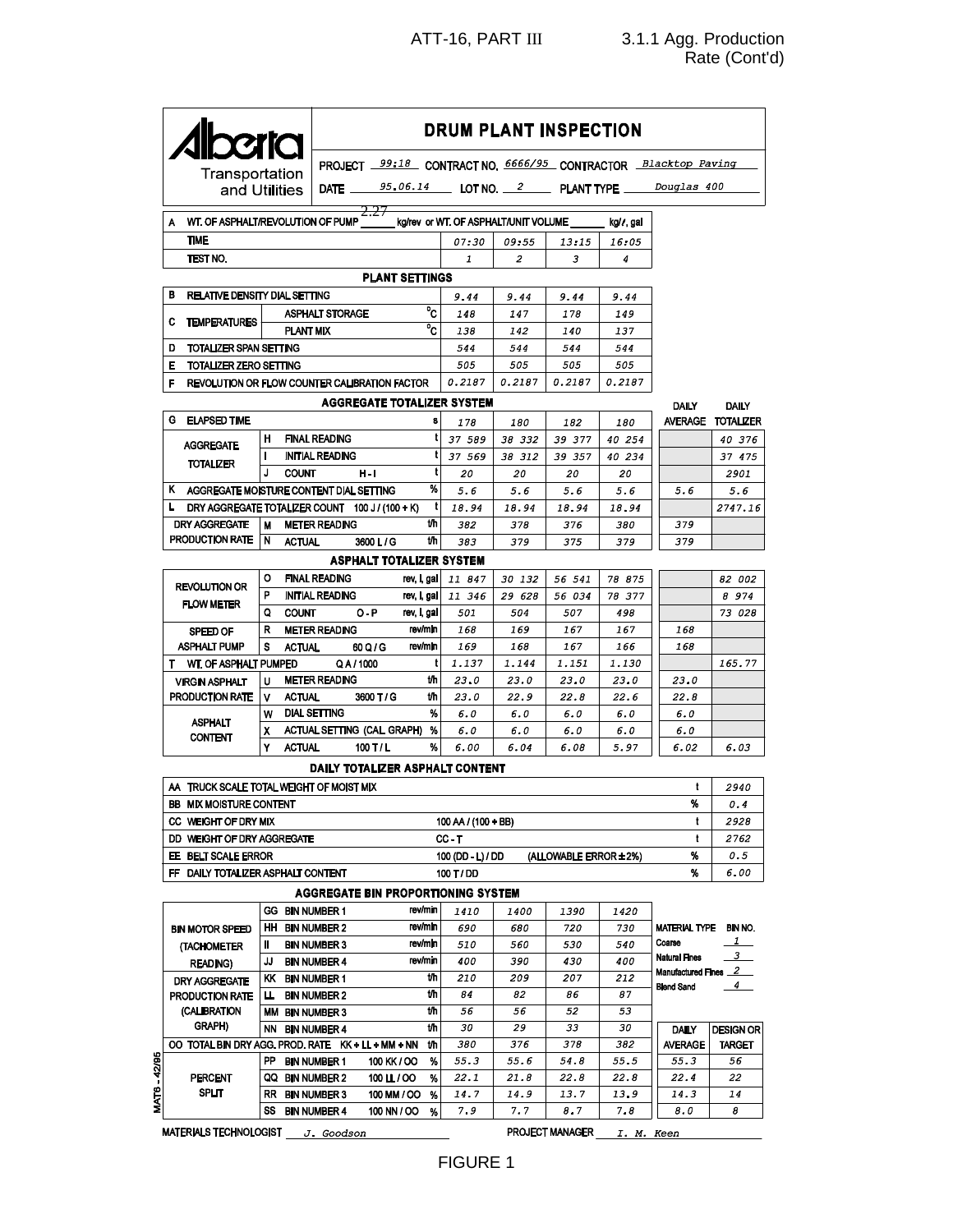3. Calculate the "Actual" Dry Aggregate Production Rate in t/h (line "N") using the formula:

' *Dry Aggregate Totalizer Count* (*line* "*L*" ) *Elapsed Time in Seconds* (*line* "*G*" ) × 3600 *s*/*h*

4. Compare the Actual Dry Aggregate Production Rate (line "M") to the Meter Reading (line "N"). The actual value should be within  $\pm 5$  t/h of the meter reading.

# **3.1.2 Speed of Asphalt Pump**

- 1. Subtract the initial revolution or flow meter reading (line "P") from the final reading (line "O") and record as Revolution Count or Flow Meter Count (line "Q").
- 2. If a tachometer reading was not taken, calculate the actual speed of the asphalt pump in rev/min (line "S") using the formula:

' *Number of Revolutions* (*line* "*Q*" ) *Elapsed Time in Seconds* (*line* "*G*" ) × 60 *s* /min

3. Compare the Actual Speed of Asphalt Pump (line "S") to the Meter Reading (line "R") obtained using the tachometer, or in a case of Boeing Plants, the rev/min Meter. The two figures should be within  $\pm$  2 rev/min. Also the two figures should be within  $\pm 1$  rev/min of the speed of the pump obtained during the calibration of the plant.

# **3.1.3 Asphalt Production Rate**

- 1. Obtain from the plan calibration data the weight of asphalt delivered per revolution of pump or the weight of asphalt per unit volume (as measured by the flow meter) and record it in line "A".
- 2. Calculate the weight of asphalt used in tones (line "T") using one of the following formulas:

'*Number of Revolutions* (*line* "*Q*" ) × *Wt*. *of Asphalt* (*kg*) *per Rev*. (*line*"*A*") 1000 *kg*/*t* or

'*Flow Meter Count* (*line* "*Q*" ) × *Wt*. *of Asphalt* (*kg*) *per Unit Vol*. (*line*"*A*") 1000 *kg*/*t*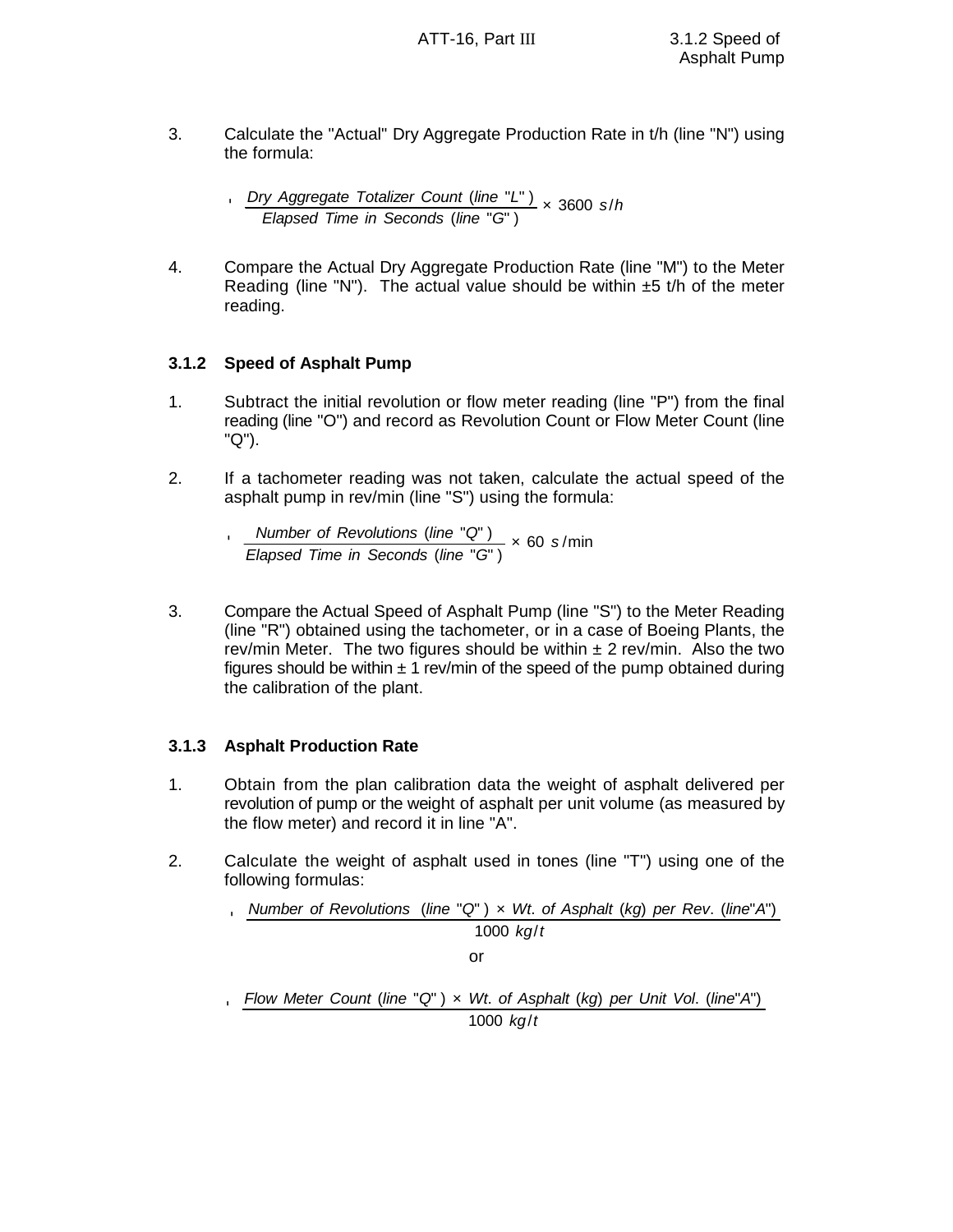3. Determine the "Actual" Asphalt Production Rate in t/h (line "V") as follows:

*Weight of Asphalt* (*line* "*T*") *Elapsed Time in Seconds* (*line*"*G*") × 3600 *s*/*h*

- 4. If the plant is equipped with a flow meter device, compare the Actual Asphalt Production Rate (line "V") to the Meter Reading (line "U"). The actual value should be within  $\pm$  5% of the meter reading. If not, check the asphalt content methods. If they also indicate a variance, they may be out of calibration.
- 5. If the plant is not equipped with a flow meter device, use the Actual Speed of Asphalt Pump (line "S") and the Calibration Graph showing the rev/min of pump plotted against the t/h of asphalt to pick off the t/h of asphalt delivered and record it in line "V". This value should be within  $\pm$  5% of the meter reading figure shown in line "U".

## **3.1.4 Totalizer Asphalt Content**

1. Calculate the test series totalizer asphalt content in % (line "Y") using either of the following formulas:

| Actual Asphalt Content (%) ' | Wt. of Asphalt Pumped (line" $T'$ ) $\times$ 100% |
|------------------------------|---------------------------------------------------|
|                              | Dry Aggregate Totalizer Count (line"L")           |
| Actual Asphalt Content (%) ' | Actual Asphalt Production Rate (line"V") x 100%   |
|                              | Actual Dry Agg. Production Rate (line"N")         |

- 2. The test series totalizer Asphalt Content (line "Y") and the Dial Setting (line "W") should be the same as the calibration data.
- 3. Use the Asphalt Content Dial Setting (line "W") and the calibration graph of dial versus actual asphalt content to determine the percent asphalt delivered at that particular setting. Record as Actual Setting (line "X").
- 4. The test series totalizer asphalt content (line "Y") and the Actual Setting (line "X" must be the same. If they are not, the plant must be recalibrated.

This check will detect problems in the asphalt electronic proportioning system and, on Boeing plants, a problem with the revolution counter. It will not detect if a problem exists with the belt scale or flow meter, unless they totally malfunction.

5. The totalizer asphalt content (line "Y") should be within  $\pm$  0.3% of the design or target asphalt content.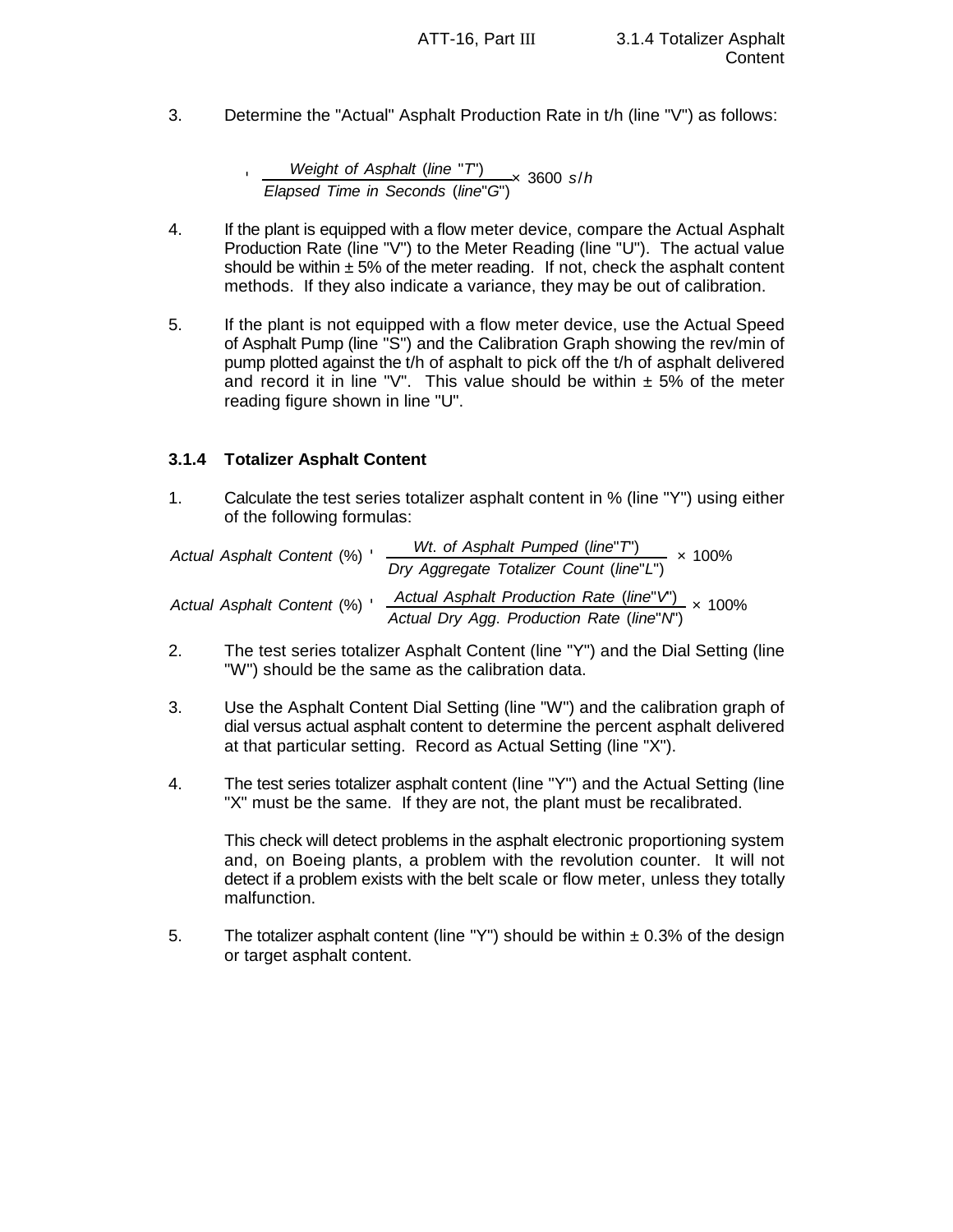6. If the dial setting (line "W") is the same as the actual setting (line "X"), the totalizer asphalt content (line "Y") should compare to the dial setting.

## **3.1.5 Asphalt Content Between Tests**

The totalizer asphalt content can be determined between drum plan inspection tests as follows:

1. Obtain from the data sheet the final reading on the aggregate totalizer (line "H") and the final reading on the revolution counter or flow meter (line "O") of a test series, as shown in Figure 2.

Use the final readings of the previous day (or initial readings of the day) for the check between the start of the day's production and the first test series.

|                                                                                            | <b><i><u>oria</u></i></b>                                  | <b>DRUM PLANT INSPECTION</b>                                  |                              |                  |                  |                  |                  |                  |                |  |
|--------------------------------------------------------------------------------------------|------------------------------------------------------------|---------------------------------------------------------------|------------------------------|------------------|------------------|------------------|------------------|------------------|----------------|--|
|                                                                                            |                                                            | PROJECT 99:18 CONTRACT NO. 6666/95 CONTRACTOR Blacktop Paving |                              |                  |                  |                  |                  |                  |                |  |
| Transportation                                                                             | and Utilities                                              | DATE 95.06.14 LOT NO. 2 PLANT TYPE Douglas 400                |                              |                  |                  |                  |                  |                  |                |  |
|                                                                                            |                                                            |                                                               |                              |                  |                  |                  |                  |                  |                |  |
| WT. OF ASPHALT/REVOLUTION OF PUMP 2.27 kg/rev or WT. OF ASPHALT/UNIT VOLUME kg//, gal<br>A |                                                            |                                                               |                              |                  |                  |                  |                  |                  |                |  |
| <b>TIME</b>                                                                                |                                                            |                                                               |                              |                  |                  |                  |                  |                  |                |  |
| TEST NO.                                                                                   |                                                            |                                                               |                              | $0 - 1$          | $1 - 2$          | $2 - 3$          | $3 - 4$          | $4 - END$        |                |  |
|                                                                                            |                                                            |                                                               | <b>PLANT SETTINGS</b>        |                  |                  |                  |                  |                  |                |  |
| в                                                                                          | <b>RELATIVE DENSITY DIAL SETTING</b>                       |                                                               |                              |                  |                  |                  |                  |                  |                |  |
| с<br><b>TEMPERATURES</b>                                                                   | $\overline{\text{c}}$<br><b>ASPHALT STORAGE</b>            |                                                               |                              |                  |                  |                  |                  |                  |                |  |
|                                                                                            | $\overline{\text{c}}$<br><b>PLANT MIX</b>                  |                                                               |                              |                  |                  |                  |                  |                  |                |  |
| D<br>TOTALIZER SPAN SETTING                                                                |                                                            |                                                               |                              |                  |                  |                  |                  |                  |                |  |
| Е<br><b>TOTALIZER ZERO SETTING</b>                                                         |                                                            |                                                               |                              |                  |                  |                  |                  |                  |                |  |
| F                                                                                          |                                                            | REVOLUTION OR FLOW COUNTER CALIBRATION FACTOR                 |                              |                  |                  |                  |                  |                  |                |  |
|                                                                                            |                                                            | <b>AGGREGATE TOTALIZER SYSTEM</b>                             |                              |                  |                  |                  |                  |                  |                |  |
| G<br><b>ELAPSED TIME</b>                                                                   |                                                            |                                                               | s                            |                  |                  |                  |                  |                  |                |  |
| <b>AGGREGATE</b>                                                                           | н                                                          | <b>FINAL READING</b>                                          | tl                           | 37 569<br>37 475 | 38 312           | 39 357           | 40 234           | 40 376           |                |  |
| <b>TOTALIZER</b>                                                                           | П                                                          | t<br><b>INITIAL READING</b>                                   |                              |                  | 37 589           | 38 332           | 39 377           | 40 254           |                |  |
|                                                                                            | tl<br>J<br>$H - I$<br><b>COUNT</b>                         |                                                               |                              | 94               | 723              | 1025             | 857              | 122              |                |  |
| K AGGREGATE MOISTURE CONTENT DIAL SETTING                                                  |                                                            |                                                               | %                            | 5.6              | 5.6              | 5.6              | 5.6              | 5.6              |                |  |
|                                                                                            | tl<br>Г<br>DRY AGGREGATE TOTALIZER COUNT 100 J / (100 + K) |                                                               |                              | 89.02            | 684.66           | 970.64           | 811.55           | 115.53           |                |  |
| DRY AGGREGATE<br><b>PRODUCTION RATE</b>                                                    | М<br>N<br><b>ACTUAL</b>                                    | <b>METER READING</b><br>3600 L / G                            | t⁄h<br>t/h                   |                  |                  |                  |                  |                  |                |  |
|                                                                                            |                                                            |                                                               |                              |                  |                  |                  |                  |                  |                |  |
|                                                                                            |                                                            | <b>ASPHALT TOTALIZER SYSTEM</b>                               |                              |                  |                  |                  |                  |                  |                |  |
| <b>REVOLUTION OR</b><br><b>FLOW METER</b>                                                  | ٥<br>P                                                     | <b>FINAL READING</b><br><b>INITIAL READING</b>                | rev, I, gall<br>rev, I, gall | 11 346<br>8 974  | 29 628<br>11 847 | 56 034<br>30 132 | 78 377<br>56 541 | 82 002<br>78 875 |                |  |
|                                                                                            | <b>COUNT</b><br>٥                                          | $O - P$                                                       | rev, I, gal                  | 2 372            | 17 781           | 25 902           | 21 836           | 3 127            |                |  |
| <b>SPEED OF</b>                                                                            | R                                                          | <b>METER READING</b>                                          | rev/min                      |                  |                  |                  |                  |                  |                |  |
| <b>ASPHALT PUMP</b>                                                                        | s<br><b>ACTUAL</b>                                         | 60 Q / G                                                      | rev/min                      |                  |                  |                  |                  |                  |                |  |
| WT. OF ASPHALT PUMPED<br>T                                                                 |                                                            | QA/1000                                                       | t                            | 5.38             | 40.36            | 58.80            | 49.57            | 7.10             |                |  |
| <b>VIRGIN ASPHALT</b>                                                                      | IJ                                                         | <b>METER READING</b>                                          | th                           |                  |                  |                  |                  |                  |                |  |
| <b>PRODUCTION RATE</b>                                                                     | <b>ACTUAL</b><br>v.                                        | 3600 T / G                                                    | th                           |                  |                  |                  |                  |                  |                |  |
| $-42/95$<br><b>ASPHALT</b>                                                                 | w                                                          | DIAL SETTING                                                  | %                            |                  |                  |                  |                  |                  |                |  |
| MAT <sub>6</sub><br><b>CONTENT</b>                                                         | x                                                          | ACTUAL SETTING (CAL. GRAPH)                                   | %                            |                  |                  |                  |                  |                  | <b>AVERAGE</b> |  |
|                                                                                            | Y<br><b>ACTUAL</b>                                         | $100$ T/L                                                     | %                            | 6.04             | 5.89             | 6.06             | 6.11             | 6.15             | 6.05           |  |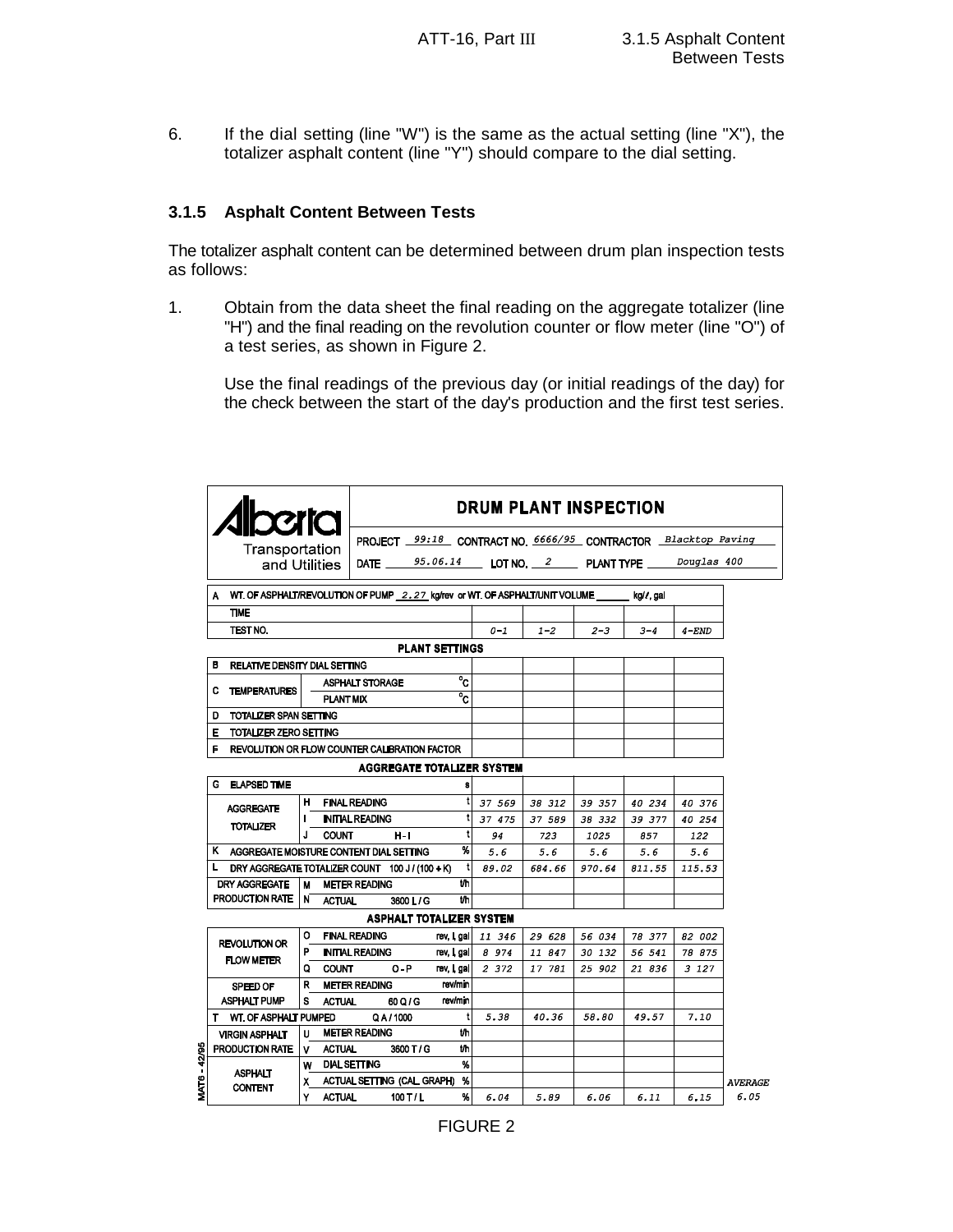2. Obtain from the data sheet the initial readings on the aggregate totalizer (line "l") and on the revolution counter or flow meter (line "P") of the following test series.

Use the final readings of the day for the check between the day's last test series and the end of the day's production.

- 3. Subtract the test series final reading from the following test series initial reading (or final reading of the day, if performing the last check of the day).
- 4. Record the aggregate totalizer count between test series (line "J") and the number of revolutions or flow meter count (line "Q").
- 5. Calculate the weight of dry aggregate (Section 3.1.1, Step 2), the weight of asphalt used (Section 3.1.3, Step 2) and the totalizer asphalt content between test series (Section 3.1.4, Step 1).

Figure 2 shows a completed example using values from Figure 1.

## **3.1.6 Bin Proportioning System**

- 1. Record on the lower right side of the data sheet the number assigned to the coarse bin (C) natural fines bin (NF), manufactured fines bin (MF), and blend sand bin (BS).
- 2. Take two or more tachometer readings on the electric motor on the feed conveyor of each bin.
- 3. Record the speed in rev/min of each bin on the line which corresponds to the assigned bin number (lines "GG" to "JJ").
- 4. Plot the speed of each bin on the Aggregate Calibration Graph. Pick off the corresponding curve, the production rate in t/h of each material type.
- 5. Record the production rate of each material on the line which corresponds to the assigned bin number (lines "KK" to "NN").
- 6. Calculate the total dry aggregate bin production rate in the  $t/h$  and record it in line "OO".
- 7. Calculate the proportion of each bin using the formula:

*Bin* % *Split* ' *Bin Production Rate* (*t*/*h*) *Total Bin Production Rate* (*t*/*h*) × 100%

8. Record the percent split of the bin on the line which corresponds to the assigned bin number (lines "PP" to "SS").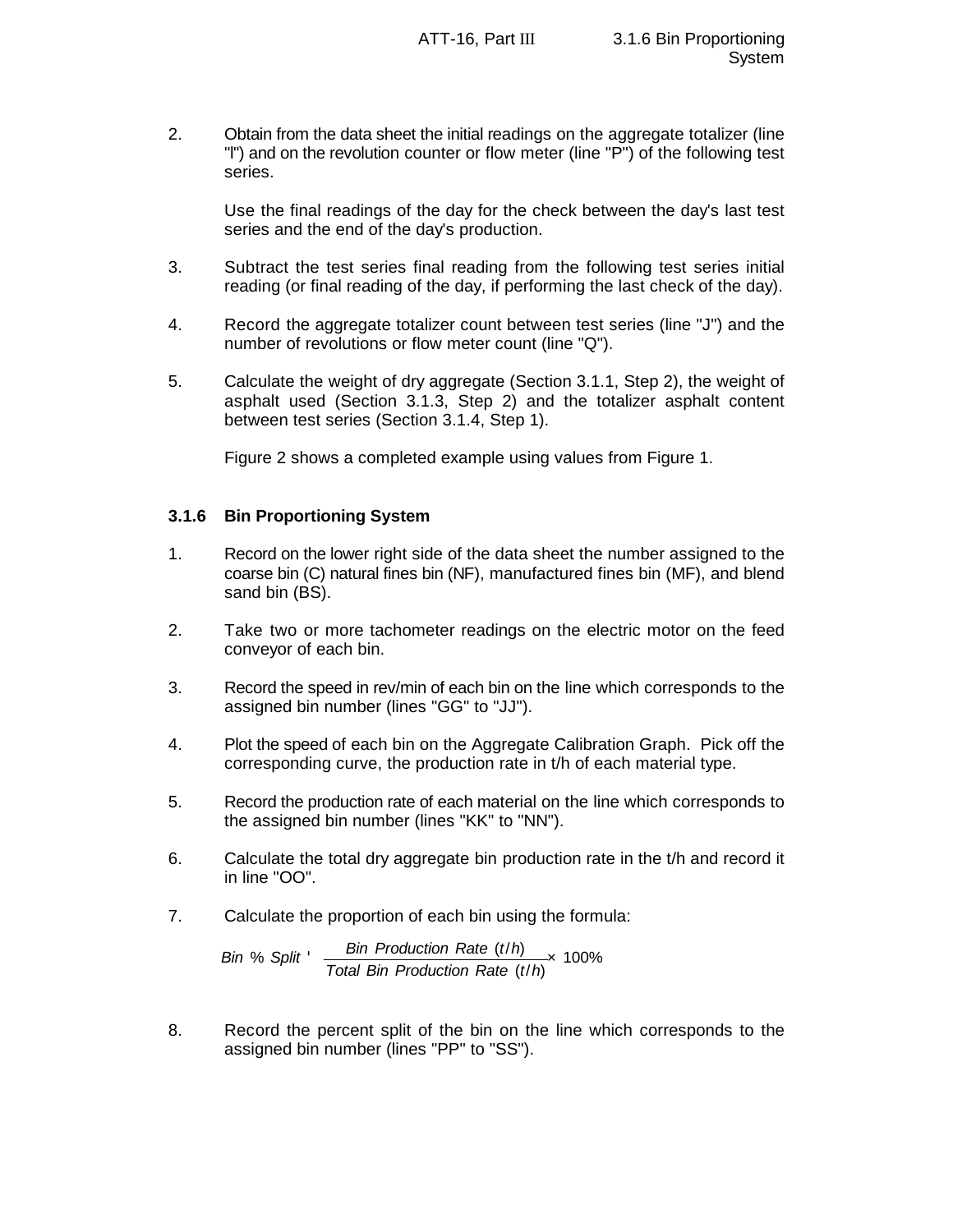# **3.2 Daily Totalizer Asphalt Content**

- 1. Before the asphalt plant starts producing for the day, take an initial totalizer tonnes counter reading (last column, line "l") and an initial flow meter or revolution counter reading (last column, line "P").
- 2. When the plant shuts down for the day, take a final totalizer tonnes counter reading (line "H") and a final flow meter or revolution counter reading (line "O").
- 3. At the end of the production day, obtain from the scale person, the weight in kg of all loads of mix rejected or diverted during that day.
	- **NOTE:** For each totalizer asphalt content, ensure the loads rejected at the plant which do not pass over the scales, are added to the mix produced. Occasionally the contractor may be asked to divert loads of mix to another project, i.e., patching. Since these loads are typically recorded on separate scale sheets, ensure that you account for all mix produced by the asphalt plant during the time period.
- 4. Obtain, from the office person, the total weight in kg of moist mix produced during the day, as shown in the scale sheet.
- 5. Calculate the total weight of moist mix in tonnes produced by the plant during the day (line "AA") as follows:

$$
\frac{Scale\ Sheet\ Wt. \ of\ Mix\ %\ Rejected\ or\ Diverted\ Wt. \ of\ Mix}{1000\ kg/t}
$$

- 6. Determine the average moisture content of the mix in percent and record it in line "BB".
- 7. Calculate the Weight of Dry Mix (line "CC") using the formula:

*Wt*. *of Dry Mix* (*t*) ' *Total Wt*. *of Moist Mix* (*line*"*AA*") 100 % *Mix Moisture Content in* % (*line*"*BB*") × 100%

- 8. Obtain from the plant calibration data, the weight of asphalt delivered per revolution of pump or the weight of asphalt per unit volume as measured by the flow meter and record it in line "A".
- 9. Subtract the original flow meter or revolution counter reading (line "P") from the final reading (line "O") and record as Revolution or Flow Meter Count (line "Q").
- 10. Calculate the weight in tonnes of asphalt (line "T") used during the totalizer asphalt content check using the applicable formula:

```
'No. of Revolutions (line"Q") × Wt. of Asphalt per Rev. in kg (line"A")
                   1000 kg/t
```
' *Flow Meter Count* (*line*"*Q*") × *Wt*. *of Asphalt per Unit Volume in kg* (*line*"*A*")